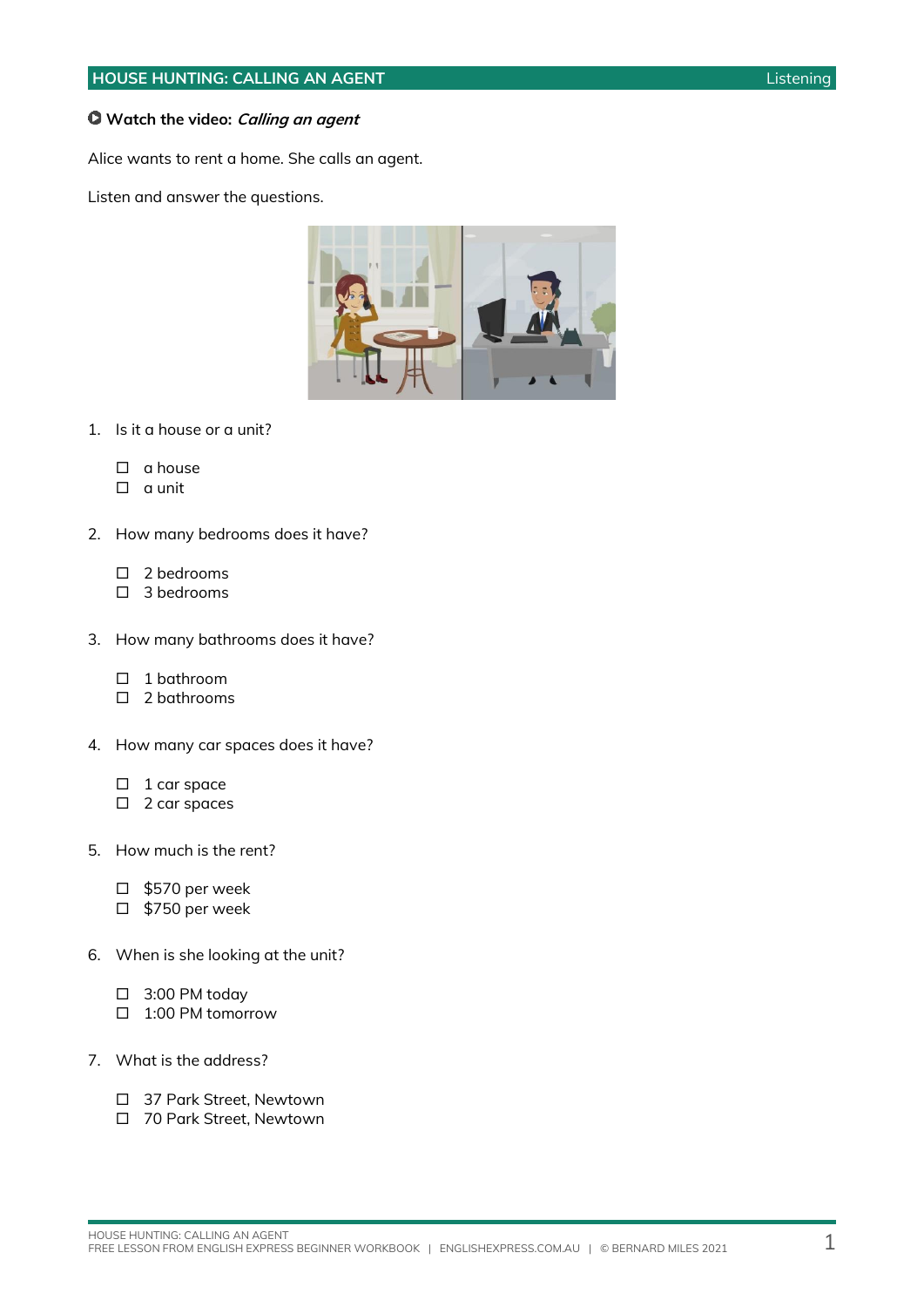### **HOUSE HUNTING: CALLING AN AGENT Reading and speaking**

- **2** Read it aloud.
- Alice wants to rent a home.
- She calls an agent.



| Hi. This is Top Choice Real Estate. How can I help you?     |
|-------------------------------------------------------------|
| Hi. I want to rent a unit in Newtown. Do you have anything? |
| Yes, we have a unit in Newtown.                             |
| How many bedrooms does it have?                             |
| It has 2 bedrooms.                                          |
| How many bathrooms does it have?                            |
| It has 2 bathrooms.                                         |
| How many car spaces does it have?                           |
| It has 1 car space.                                         |
| How much is the rent?                                       |
| The rent is \$570 per week.                                 |
| Can I have a look at the unit?                              |
| Sure. How about 1:00 PM tomorrow?                           |
| That's great.                                               |
| The address is 37 Park Street, Newtown.                     |
| Thank you. See you tomorrow.                                |
| See you then.                                               |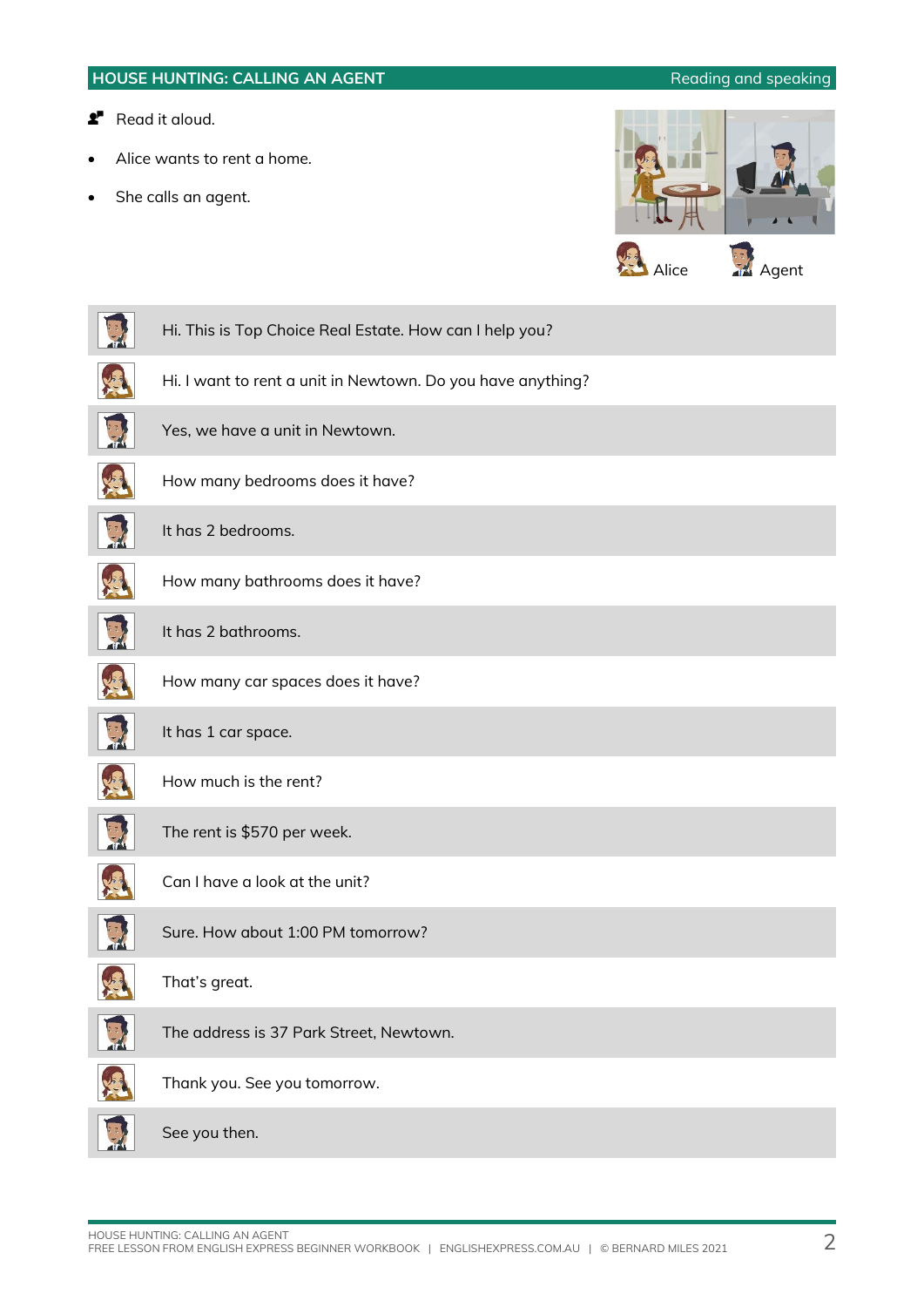## **Videos**

Video links for this resource available at: **[englishexpress.com.au/bw](https://www.englishexpress.com.au/bw)**

### **Answer Key and Guide**

### **Listening**

#### **Answers**

- **1. a unit**
- **2. 2 bedrooms**
- **3. 2 bathrooms**
- **4. 1 car space**
- **5. \$570 per week**
- **6. 1:00 PM tomorrow**
- **7. 37 Park Street, Newtown**

### **Teacher notes**

▪There are two versions of the video: one with captions and one without captions. Use the video without captions to focus on listening skills.

### **Reading and speaking**

### **Teacher notes**

- ▪A full transcript of the dialogue is presented. Students can role-play the scenario and read it aloud.
- ▪The dialogue uses the contraction *I'll = I will.* This may need to be introduced to students.

#### **Extra ideas**

- Focus on pronunciation: difficult sounds, linking, stress, intonation.
- Focus on useful words and phrases, for example: *How can I help you? That's great. See you then.*
- ▪Cut up the dialogue. Students put it in order.